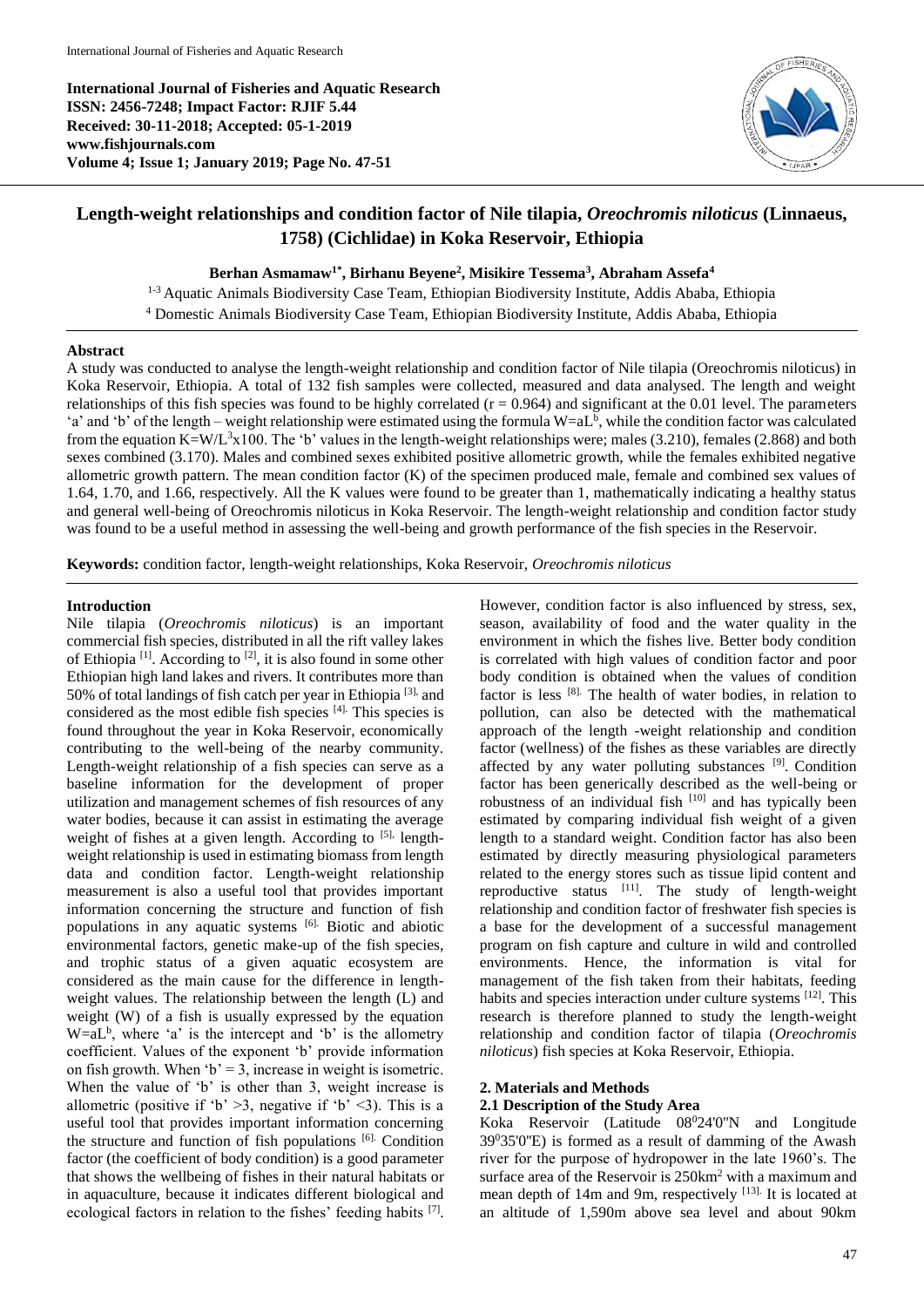southeast of Addis Ababa (Figure 1). The region around Koka Reservoir has a total average annual rainfall of about

630mm and an average surface water temperature of  $19^{0}C$ (averaged for the period between 1998 and 2009)  $^{[14]}$ .



**Fig 1:** Map of the study area

# **2.2 Fish sampling and measurement**

A total of 132 Nile tilapia (*Oreochromis niloticus*) fish samples caught by fishermen were purchased on their arrival at the landing site and immediately taken to the nearby laboratory of the Batu Fish and Other Aquatic Life Research Centre. The length of fish was measured with centimetre scale to the nearest centimetre and body weights were measured using a digital balance to the nearest gram. Sex of the fishes was identified by dissection. The fish maturity stages were determined by visual examination of the gonads and using a five point maturity scale [16]. The species was then categorized into three groups vis., group I males (N=82), group II females (N=50), and group III combined sexes (N= 132) for convenience of interpretation. An equation in the form of  $W = aL<sup>b</sup>$  (which was transformed to logarithm of the form  $Log W = Log a + b Log L$ , where W is the body weight of fish in grams, L is the total length in centimetres, 'a' is the intercept and 'b' is the slope of the regression line was used to calculate the relationship between length (L) and weight (W) of fish  $[17]$ . The Condition factor (K) was estimated using the formula  $K= W/L^3x100$  <sup>[18]</sup>, where K is the condition factor, W is the body weight of fish in grams, and L is the total length in centimetres.

### **2.3 Data Analysis**

Data were analysed using the statistical package [19, 20]. Means were expressed as  $\pm$  SD and compared using t-test. The length-weight relationship were carried out using regression analysis. The parameters 'a' and 'b' of the length-weight relationship was obtained using the linear regression based on logarithmic transformation of the formula  $(W=aL<sup>b</sup>)$ . Values were significant at  $P \le 0.05$ . The condition factor was calculated using Microsoft Excel  $[20]$  from the equation  $K=W/L<sup>3</sup>x100$ , where K is the condition factor, W is the body weight of fish in grams, and L is the total length in centimetres.

#### **3. Results**

A total of 132 specimens of *Oreochromis niloticus* were collected for this study. The length-weight frequency distribution of the fishes in Koka Reservoir is shown in Table 1. There were significant difference in length ( $t_{0.05}$ , 130 = -3.402, P = 0.001) and weight  $(t_{0.05}, 130 = -3.317, P = 0.001)$ between males and females, the females being taller and heavier.

| Variables                     | <b>Total Length (cm)</b> |                |                | Weight (gm.)     |                |                |                    |
|-------------------------------|--------------------------|----------------|----------------|------------------|----------------|----------------|--------------------|
| Sex:                          |                          | <b>Minimum</b> | <b>Maximum</b> | $Mean \pm SD$    | <b>Minimum</b> | <b>Maximum</b> | $Mean \pm SD$      |
| Male                          | 82                       | 16.03          | 29.94          | $22.09 \pm 2.56$ | 62.75          | 492.03         | $185.29 \pm 71.78$ |
| Female                        | 50                       | 20.04          | 29.01          | $23.53 \pm 1.98$ | 134.37         | 389.63         | $225.30 \pm 58.90$ |
| Combined sex                  | 132                      | 16.03          | 29.94          | $22.63 + 2.45$   | 62.75          | 492.03         | $200.44 \pm 69.73$ |
| <b>Gonad Maturity Stages:</b> |                          |                | Ш              | IV               |                |                |                    |
| Frequency of Gonad Maturity:  | 32                       | 56             | 19             | 23               |                |                |                    |

**Table 1:** Length and weight frequency distribution and gonad maturity stages of *Oreochromis niloticus* in Koka Reservoir

Note: Stage I = Immature or virgin, Stage II = Developing virgin or recovering spent, Stage III = Maturing or ripening, Stage IV = Ripe and running, Stage  $V =$  Spent.

The frequency of male and female gonad maturity stages of the sampled fishes was depicted in Figure 2. Fifty percent of males with a gonad maturity stage of I and II, and females

with a gonad maturity stage of II, III and V were observed in the sampled fishes.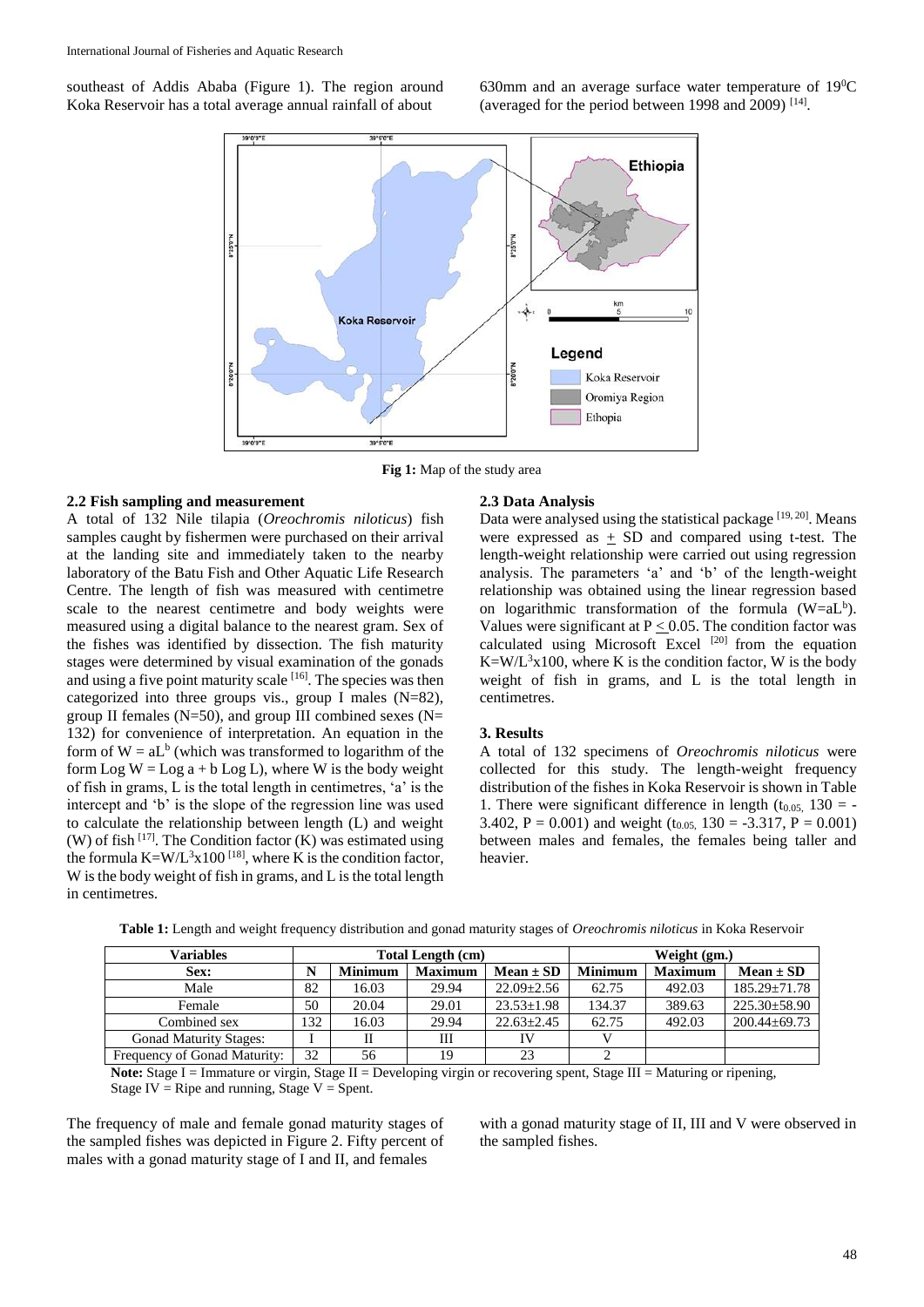

**Fig 2:** Frequency of gonad development stages of *Oreochromis niloticus* in Koka Reservoir

# **3.1 Length-weight relationships**

Length-weight relationship of the specimen of males, females

and combined sexes of tilapia (*Oreochromis niloticus*) were calculated based on the logarithmic transformation of the data, and the regression graph of the total length and weight relationship of the species is shown in Figures 3 to 5. When sexes were separated, male (Figure 4) and female (Figure 5) *Oreochromis niloticus* had different allometry coefficient values of 3.210 and 2.868, respectively. When both sexes are combined (Figure 3), the regression slope was 3.170 indicating that the fish had positive allometric growth. The exponent of (b) value of the females is less than 3, indicating that they exhibit negative allometric growth, i.e., increase in length was not balanced by the weight gain or the weight gain was slower than length gain. The length-weight relationship equations and their parameters were given in Table 2.

| Sex            | <b>Equations</b>              | $\mathbf{h}$ | Coefficient of determination $(r^2)$ |
|----------------|-------------------------------|--------------|--------------------------------------|
| Male           | Log W=3.2095LogTL-2.0698      | 3.2095       | 0.9678                               |
| Female         | $Log W=2.868LogTL-1.5919$     | 2.868        | 0.8991                               |
| Combined sexes | $Log W = 3.1703Log TL-2.0131$ | 3.1703       | 0.9561                               |

**Table 2:** Equations of the length-weight relationship and their parameters



**Fig 3:** Length–weight relationship of *Oreochromis niloticus* at Koka Reservoir (Both sexes considered)



**Fig 4:** Length-weight relationship of *Oreochromis niloticus* at Koka Reservoir (Only males)



**Fig 5:** Length –Weight relationship of *Oreochromis niloticus* at Koka Reservoir (Only females)

# **3.2 Fish Condition Factor**

A sign of overall fish condition was employed to compare length and body weight with the assessment of overall fitness and outputs of a particular specimen or individual  $[21]$ . The Fulton condition factor (K) of male fish ranged from 1.41 to 2.19, with an average value of  $1.64 \pm 0.12$ , while the K value of female fish ranged from 1.39 to 2.14 with an average value of  $1.70\pm0.13$ . In addition, the K value of combined sexes (male and female) ranged from 1.39 to 2.19, with an average value of 1.66±0.13 (Figure 6). The result indicated that female fishes had higher average K value suggesting that they are well adapted to the environmental conditions in Koka Reservoir than males. The t-test also indicated that there was significant difference  $(t_{0.05,} 130 = -2.650, P = 0.009)$  in condition factor between male and female fishes, females were being in a good condition during the study period.



**Fig 6:** Condition Factors of *Oreochromis niloticus* at Koka Reservoir

## **4. Discussion**

The Length-weight relationship provides important information concerning the structure and function of fish populations. If several weight-length relationships are available for a species, then plot of log 'a' over 'b' will form straight line and helps in detection of outliers [22]. In this study, the length and weight relationship of *Oreochromis niloticus* was very high ( $r = 0.964$ ) and significant at the 0.01 level. The calculated high correlation coefficient value (r) shows that the model used (linear regression) for the analysis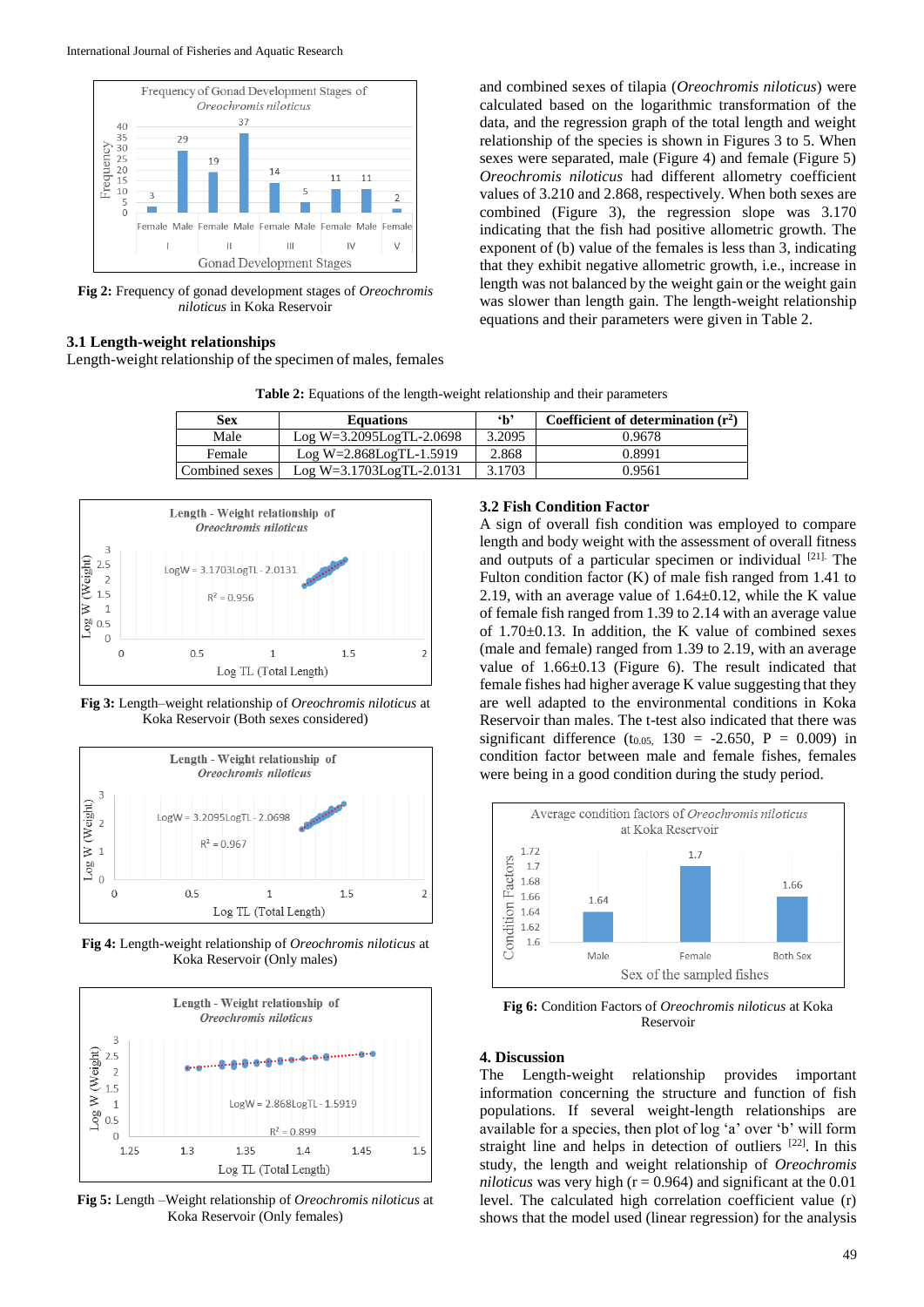was reliable and fitted the data very well. Besides, it indicated that body weight of this species increases as the total length increase. According to  $[23]$ , concept of cube law hypothetically suggested that the value of 'b' for an ideal fish needs to be 3.0, which represents an isometric growth and it was used in the present study for the comparison purposes. The value of regression coefficient 'b' ranged from 2.868 to 3.210, with no fish population exhibiting an isomeric  $(b=3)$ relative growth, which doesn't maintain their specific body shape throughout their life. Fish undergoing positive allometric growth is an indication of stoutness of the body with increase in length. *Oreochromis niloticus* at Koka Reservoir had both negative and positive allometric growth pattern as the value of regression coefficient 'b' was less than 3 for females, and greater than 3 for males and combined sexes. Thus, for females the rate of weight gain is less than the increase in length, probably due to the timing of the batch where females empties their gonad loosing energy for egg production, hence less weight in relation to their length, and for males and combined sexes, the weight of fish was higher as compared to the cube of its length. This negative allometric growth of female fishes in a way tells that the environment is not suitable for isometric fish growth and reproduction. The same negative allometric growth pattern had been reported for different fish species in different water bodies. According to  $[24]$ , a negative allometric growth can be caused by environmental factors such as overfishing, food competition and trophic potential of rivers and ponds. Koka Reservoir is a water body that is affected by pollution (e.g., tannery effluents and horticultural industry wastes), uncontrolled human interactions with ecosystem (e.g., illegal fishing with inappropriate mesh size), and lack of transparent and efficient regulatory institution <sup>[25]</sup>. The ongoing pollution and misuse of resources in this Reservoir directly or indirectly affect the growth of the fish.

Gonad maturity is correlated with the age of a fish. The sampled fishes indicated that 50% of male fishes were with gonad development stage I (immature or virgin) and II (developing virgin or recovering spent), clearly indicating that they were harvested even before they reach at a reproductive age. The same was true for the females whereby 16.67% fishes were at stages I and II of the gonad development (developing virgin or recovering spent). Besides, 20% of fishes at stage III (maturing or ripening) and V (ripe and running) were also caught, threatening the continuity of this species.

Condition factor is an index which indicates the physiological state of the fish with regard to feeding, spawning and other aspects related to the wellbeing of the fish. High condition factor values indicates favourable environmental conditions (such as: habitat and prey availability), and low values indicate less favourable environmental conditions [10]. There are several factors which affect the condition factor like sorting into classes, sex, stages of maturity and state of stomach. In the present study, the value of condition factor of the female *Oreochromis niloticus* was higher than the other two i.e., males, and combined sexes (males and females) during the study period. This increased condition factor of females is due to the sexual maturation of the sampled female fishes, which relatively included more fishes at a gonad development stage of III, IV and V. According to  $[26]$ , the condition factor usually increases when sexual maturation approaches. Values higher than 1 for intensively fed female Nile tilapia in aquaculture ponds was recorded in USA <sup>[27]</sup>,

where by higher values for females than for males under the same feeding program was reported, which agrees with the result of this study. In the same manner, values between 1.5 and 1.8 were recorded in Lake Nyamusingiri and Lake Kyasanduka in Uganda [28].

## **5. Conclusions**

The total length and weight of *Oreochromis niloticus* at Koka Reservoir is highly correlated to each other  $(r= 0.964)$ . The regression coefficient 'b' shows positive allometric growth (b>3) for males and combined sexes (male and female), and negative allometric growth pattern for females showing that the rate of weight gain is less than the increase in length in females. The values of condition factor for both males, females and combined sexes (males and females) were >1.0 indicating that *Oreochromis niloticus* fish species in Koka Reservoir are in a good condition and wellbeing. The lengthweight relationship and condition factor study was found to be a useful method in assessing the well-being and growth performance of the fish species in the Reservoir.

### **6. Acknowledgments**

This research was sponsored by the Ethiopian Biodiversity Institute. We would like to thank Mr. Getachew Senbete, Director of the Batu Fish and Other Aquatic Life Research Center, for allowing our research team to use their laboratory facilities. We also would like to acknowledge Mr. Kemal Ketebo for his assistance during the measurement of morphological variables. Mr. Tadesse Hunduma, who mapped the study area with ArcGIS software deserves appreciations.

### **7. References**

- 1. Awoke T. Fish species diversity in major river basins of Ethiopia: A review. World J. Fish and Marine Sci. 2015; 7(5):365-374.
- 2. Golubtsov AS, Mina MV. Fish species diversity in the main drainage systems of Ethiopia: current knowledge and research perspectives. Ethiop. J Natural Resources. 2003; 5(2):281-318.
- 3. Tesfaye G, Wolff M. The state of inland fisheries in Ethiopia: a synopsis with updated estimates of potential yield. Ecohydrology and Hydrobiol. 2014; 14:200-219.
- 4. Mitike A. Fish production, consumption and management in Ethiopia. Res. J Agricult and Environ. Manag. 2014; 3:460-466.
- 5. Binohlan C, Pauly D. The length-weight table. In: Fishbase 2000: concepts, design and data sources, Froese R, and Pauly D. (Ed). ICLARM, ISBN 971-870999-1. Manila, Philippines. 2000; pp.121-123.
- 6. Anderson OR, Neumann RM. Length, weight and associated structural indices. In: Nielsen LA, Johnson DL. (Eds.). Fisheries techniques. Bethesda, American Fish Society. 1996; pp. 447-482.
- 7. Nehemia A, Maganira JD, Rumisha C. Length-weight relationship and condition factor of tilapia species grown in marine and fresh water ponds. Agri. Biol. J North Am. 2012; 3:117-124.
- 8. Gupta D, Tripathi M. Length-weight relationships and condition factors of five cyprinidae species (Subfamily-Barbinae) from three diverse rivers of Uttar Pradesh, India. Int. J. of Fish and Aqua. Stud. 2017; 5(2):594-598.
- 9. Kumar A, Jitender KJ, Hemendra KV. Length-Weight Relationship and Relative Condition Factor of *Clarius*